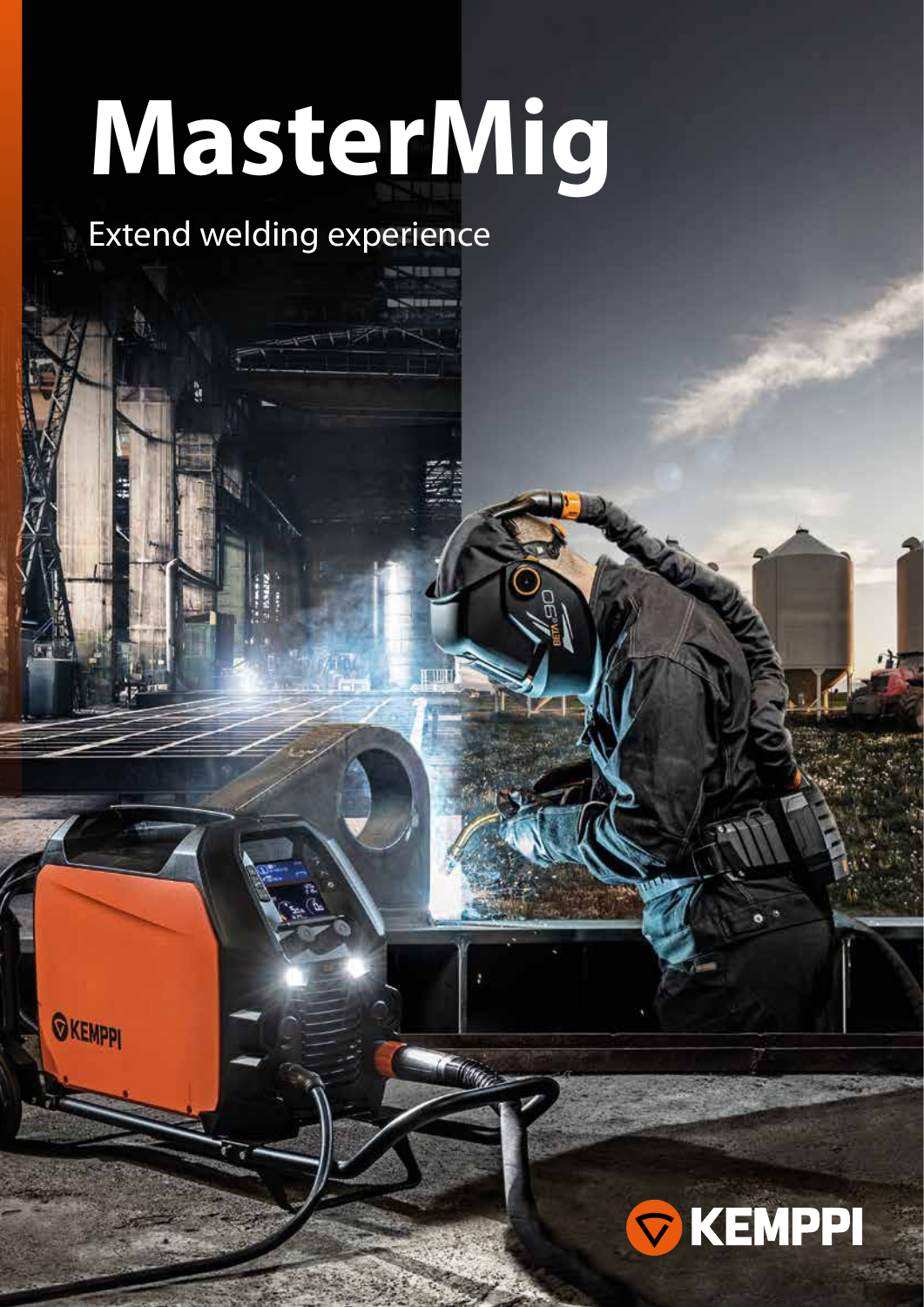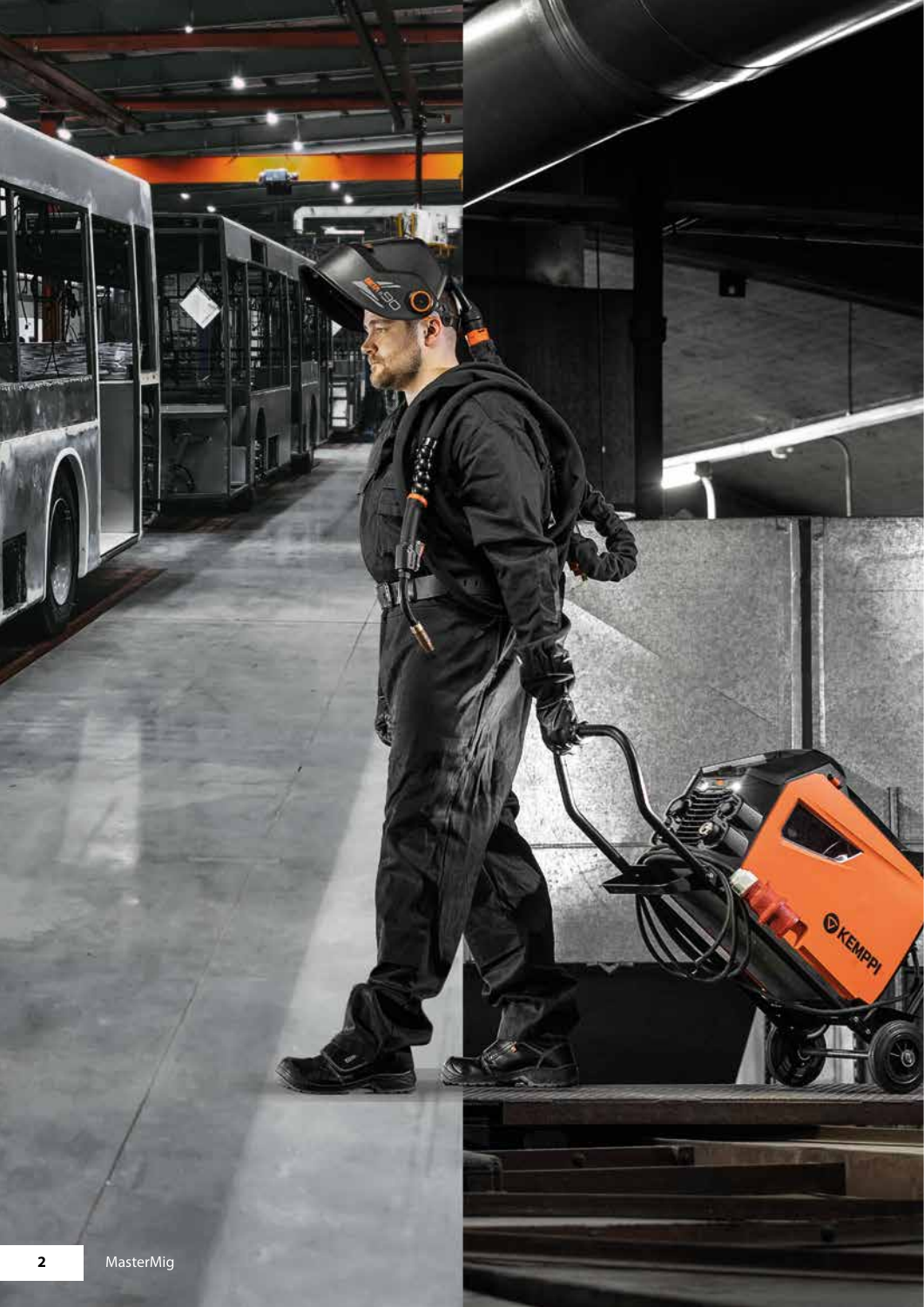# **MasterMig** Extend welding experience

**Designed and manufactured in Finland,** MasterMig is a premium compact MIG/MAG welding machine series that elevates industrial welding performance and usability. Digital arc control, fast setup techniques and excellent power-to-weight ratio set new standards for weld quality and work efficiency.

**Choose from three class leading models (353, 355 or** 

**358)** featuring alternative Manual, Auto and Auto Pulse (355 and 358 models) specifications. Weld with gascooled guns, or select the optional MasterMig cooling system for an integrated liquid cooled package, that maximizes use of the 350A 40% ED welding power.

**Experience new levels of productivity and welding control** by switching on to MAX arc performance processes (optional with MasterMig 355 and 358 models).

Include MAX arc performance processes as a part of your delivery package or as a part of a future upgrade.

#### **Switch on LED work lights for safety and**

**convenience.** The integrated self-charging LED work light system is a standard feature on all MasterMig models. This useful light source operates with or without mains power, which improves safety and increases productivity in low light conditions.

**Ideal for workshop or site use**, MasterMig is manufactured from injection-molded reinforced plastics, capable to absorb the knocks and impacts of everyday welding life.



#### **ELEVATE PRODUCTIVITY**

MAX and Wise arc performance processes elevate productivity, increase welding speed, improve weld pool control and reduce heat input.

### **KEY BENEFITS**



#### **SET FASTER**

Up to 60% faster than setting parameters manually, Weld Assist is the guidance tool for fast parameter setting. Simply select your joint type, welding position and material thickness and you're ready to weld.



#### **WORK LONGER**

Compact and multi-process MasterMig delivers 350A MIG/MAG welding power @ 40% ED at 40 °C.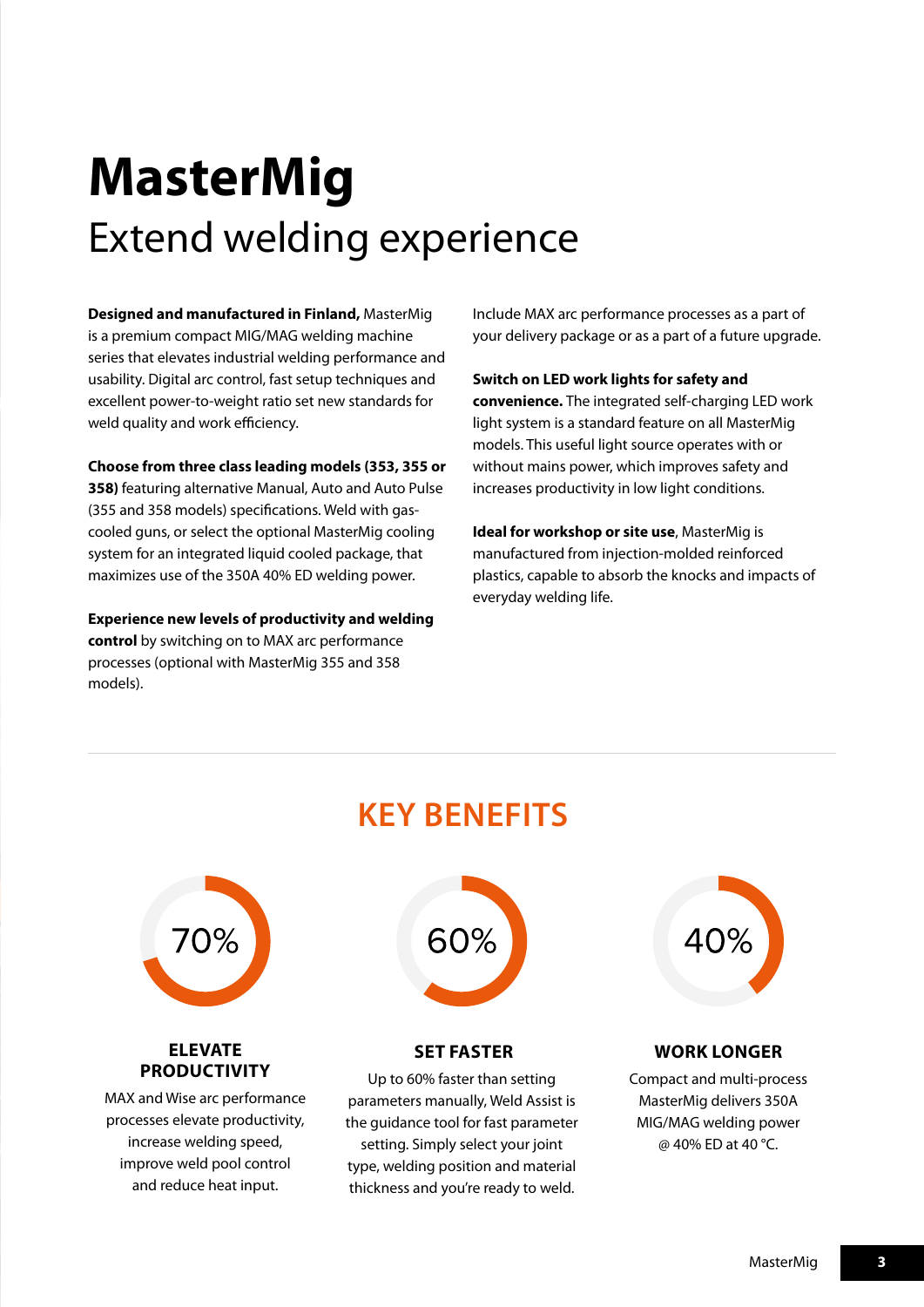# **Extend standards for quality welding**



#### **MasterMig 353**

#### **Manual and Auto MIG/MAG processes, plus DC TIG and MMA**

- Color LCD display
- Work pack welding software
- programs incl. Fe, Ss, Al, CuSi, CuAl materials
- Weld Assist parameter setting
- LED work lights
- 6 memory channels
- Powerlog
- Wire inch and gas test buttons
- Kinetic spool brake
- Cabinet lighting
- Auto calibration
- USB port
- Safe-to-lift
- PIN lock
- Cycle timer

#### **MasterMig 355**

**Manual, Auto and Auto Pulse MIG/MAG processes, plus DC TIG and MMA**

- Color LCD display
- Work pack welding software programs incl. Fe, Ss, Al, CuSi, CuAl materials
- Weld Assist parameter setting
- WiseFusion arc performance process
- LED work lights
- 6 memory channels
- Powerlog
- Gas guard and gas regulation valve
- Wire inch and gas test buttons
- Kinetic spool brake
- Cabinet lighting
- Auto calibration
- USB port
- Safe-to-lift
- PIN lock
- Cycle timer

#### **OPTIONS**

#### • MasterMig cooler

- Digital WPS
- GXR10 Gun remote control
- SuperSnake GTX subfeeder
- Alternative 2 and 4 wheel transport carts
- Material specific software packages
- Industry 4.0 native connectivity including WeldEye ArcVision and digital WPS (dWPS)
- Cabinet heater
- Air filter
- MAX and Wise arc performance processes
- MasterMig cooler
- GXR10 Gun remote control
- SuperSnake GTX subfeeder
- Gas flow rotameter
- transport carts
- Digital Connectivity Module (DCM)
- Cabinet heater
- 
- MasterMig cooler
- GXR10 Gun remote control • SuperSnake GTX subfeeder
- Gas flow rotameter
- Alternative 2 and 4 wheel transport carts
- Industry 4.0 compatible with WeldEye Digital Connectivity Module (DCM)
- Cabinet heater
- Air filter
- MAX Cool, MAX Position, MAX Speed arc performance processes

#### **MasterMig 358**

**Manual, Auto and Auto Pulse MIG/MAG processes, plus DC TIG and MMA**

- TFT full color display
- Integrated digital connectivity
- Work pack welding software programs incl. Fe, Ss, Al, CuSi, CuAl materials
- Weld Assist menu parameter setting
- WiseFusion arc performance process
- LED work lights
- 100 memory channels
- Powerlog
- Gas guard and gas flow rotameter
- Wire inch and gas test buttons
- Kinetic spool brake
- Cabinet lighting
- Auto calibration
- Safe-to-lift

- 
- 
- -
- Alternative 2 and 4 wheel
- Industry 4.0 compatible with WeldEye
- 
- 
- Air filter

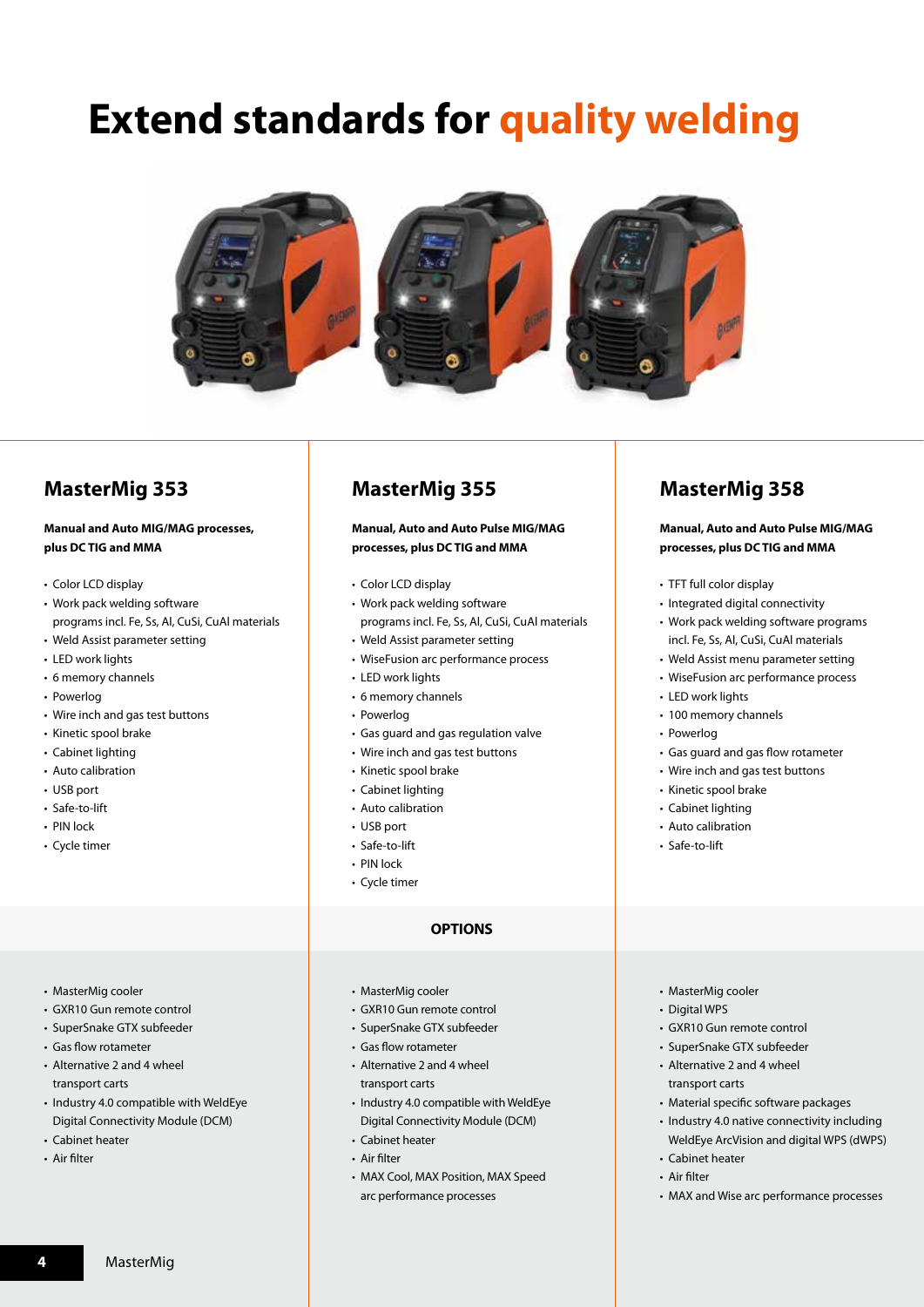# **Make the seemingly impossible, possible**

For challenging welding applications and demanding production targets, new MAX arc performance processes offer increased welding travel speed, improved weld pool control and lower heat input, without the need for an additional feedback cable. The new MAX processes join the already successful Wise modified arc processes and collectively make the seemingly impossible, possible.













# M

**MAX Speed** increases welding travel speed by up to 70%\* compared to traditional pulse or spray arc processes. MAX Speed produces clean, high-quality weld seams, effectively reducing labor time and welding costs. MAX Speed is designed for steel and stainless steel welding applications in the PA and PB positions.



**MAX Position** helps to manage the gravitational effects on a molten weld pool. Improving control and confidence when working in position, MAX Position is excellent when filling and capping in steel, stainless steel and aluminum applications in the PF position.



**MAX Cool** lowers heat input by up to 32%, improving control where excessive temperatures negatively impact weld pool stability and increase joint distortion. MAX Cool is ideal for a variety of applications, including thin sheet fabrication, root welding, gap bridging and joining thin extruded sections in solid Fe, Ss, CuAl $_{8}$  and CuSi $_{3}$  filler materials.

See more information about arc performance processes

**kemp.cc/special-processes/com**

\* Maximum travel speeds measured in automated and semiautomated Ss applications. Speed reductions apply in manual welding applications and Fe material.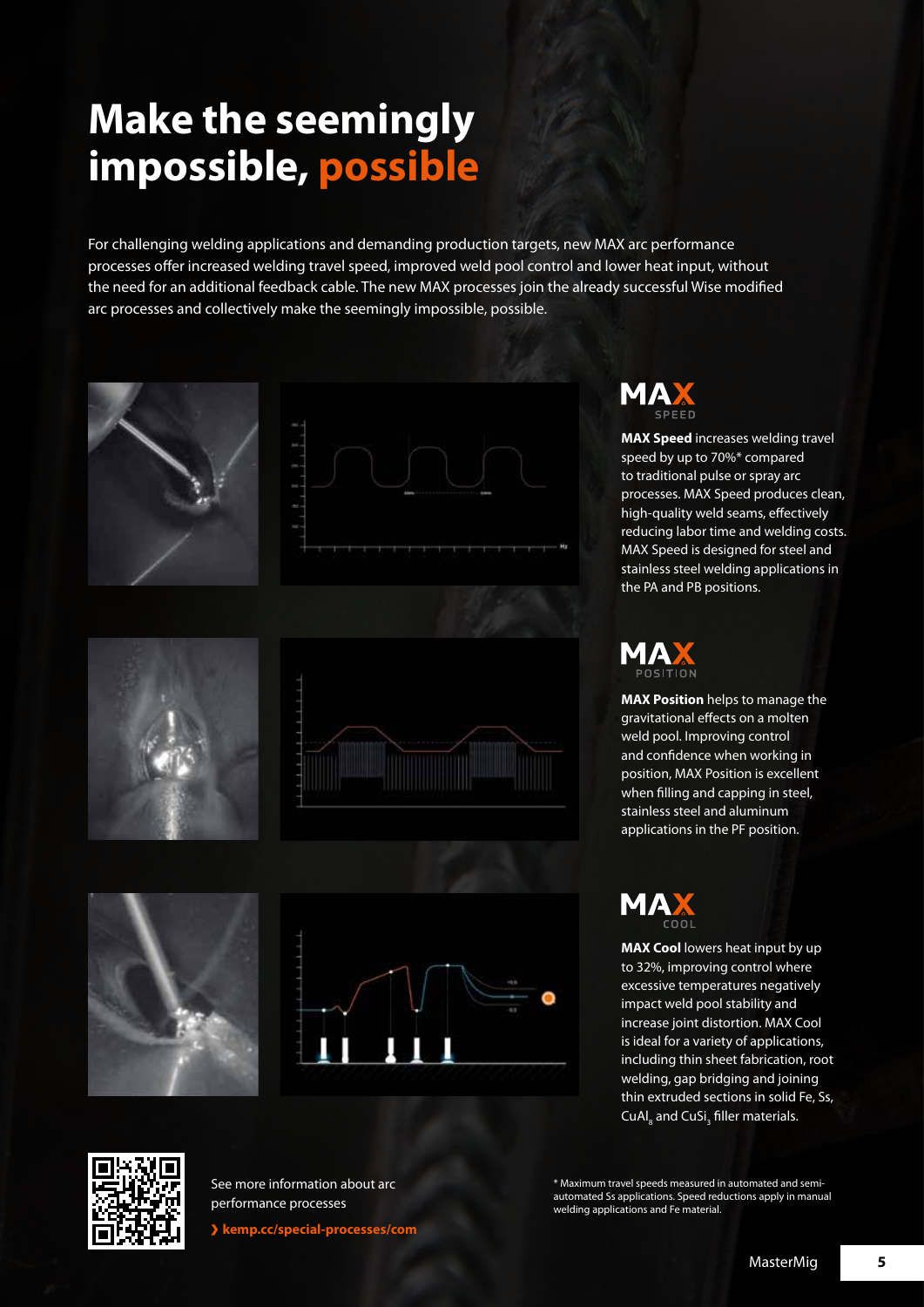# **Extend possibilities**



#### WORK PACK SOFTWARE

Standard welding software includes 0.8mm, 0.9mm, 1.0mm, 1.2mm diameter filler wires, Fe, Fe metal, Fe rutile, Ss rutile, Ss, AlMg5, AlSi5, CuSi3, CuAl8. MasterMig 355 and 358 models accept optional welding software.



#### MASTERMIG COOLER

Keeps your welding gun cool and the arc conditions smooth and stable. The cooler tank is easy to clean and has integrated LED lighting, so you can monitor the cooling liquid level and make routine maintenance easy.



#### WELD ASSIST

Weld Assist is a guidance tool for faster setup. Simply select the joint type, welding position and material thickness and you're ready to weld. An excellent instructive and educational tool, Weld Assist parameters can also be adjusted manually for individual preference.



#### SUPERSNAKE GTX

Extend the reach of your welding gun with the compact SuperSnake GTX subfeeder which includes digital metering, a safety lock ON/OFF switch and a strong protective frame.



#### WORK LIGHTS

Improve work efficiency and safety with or without mains power connected. LED lighting is also included in the wire feed cabinet.

**OKEMPI**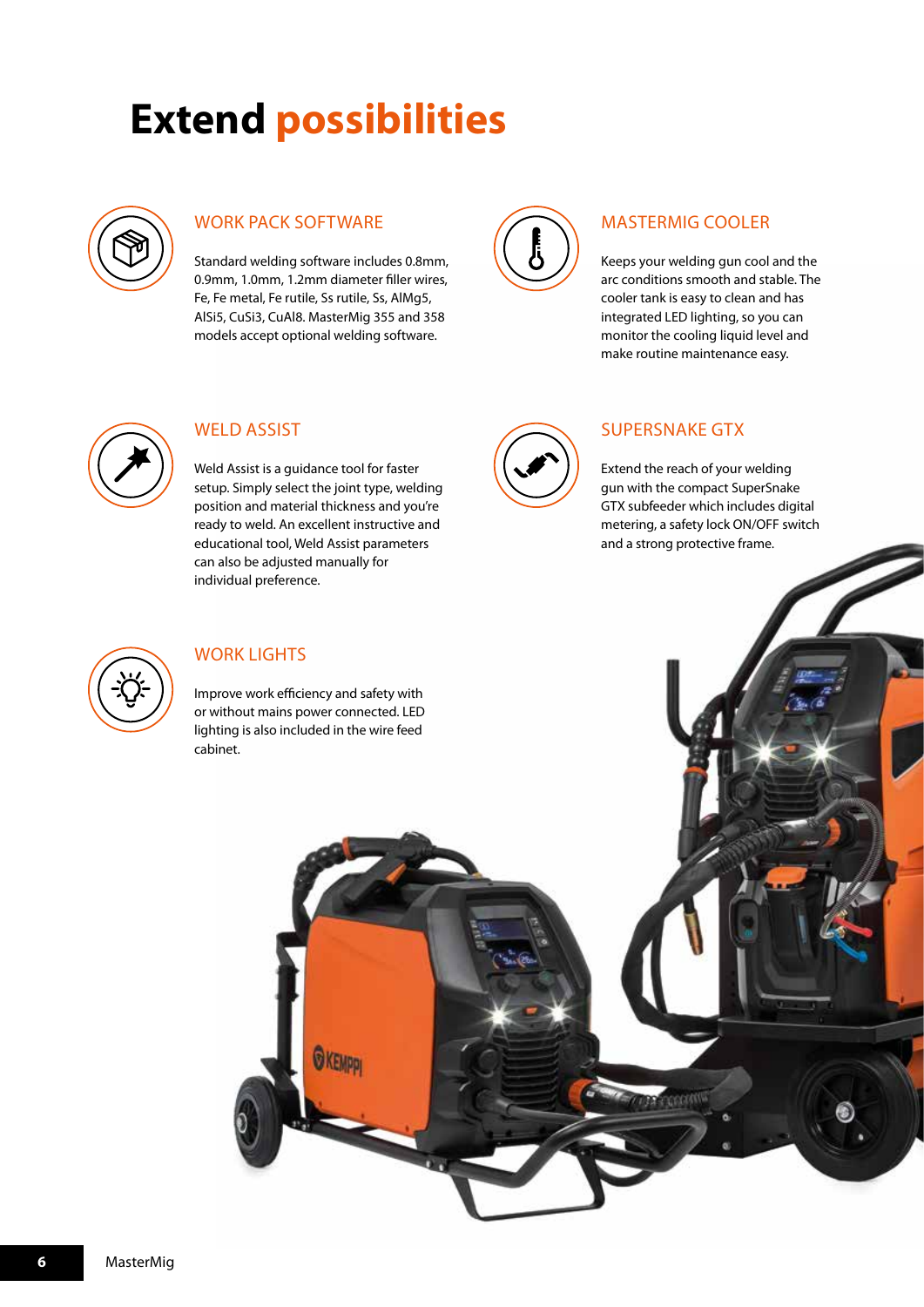

#### SAFE-TO-LIFT DESIGN

When using suitable lifting equipment MasterMig can be lifted by the handle, ensuring safe lifting and easy movement on site.



#### POWERLOG

Powerlog trigger logic allows three alternative power levels during welding. Use a standard gun trigger to select the power level required for the job.



GKEMPP

#### GAS GUARD

Prevents welding if the shielding gas supply is interrupted or is not connected. Gas guard is a standard feature on 355 and 358 models.

OKEMPPI



#### AUTOMATIC CALIBRATION

Auto cable calibration measures the welding circuit resistance and calibrates the digital meters, ensuring that the arc voltage value displayed matches accurately the voltage of the welding arc. Critical for accurate WPS compliance.



Transfer and analyse your welding data using Kemppi welding management support tools. MasterMig 358 includes a FREE 3 months' trial licence for WeldEye ArcVision. Digital WPS (dWPS) is optional feature for MasterMig 358.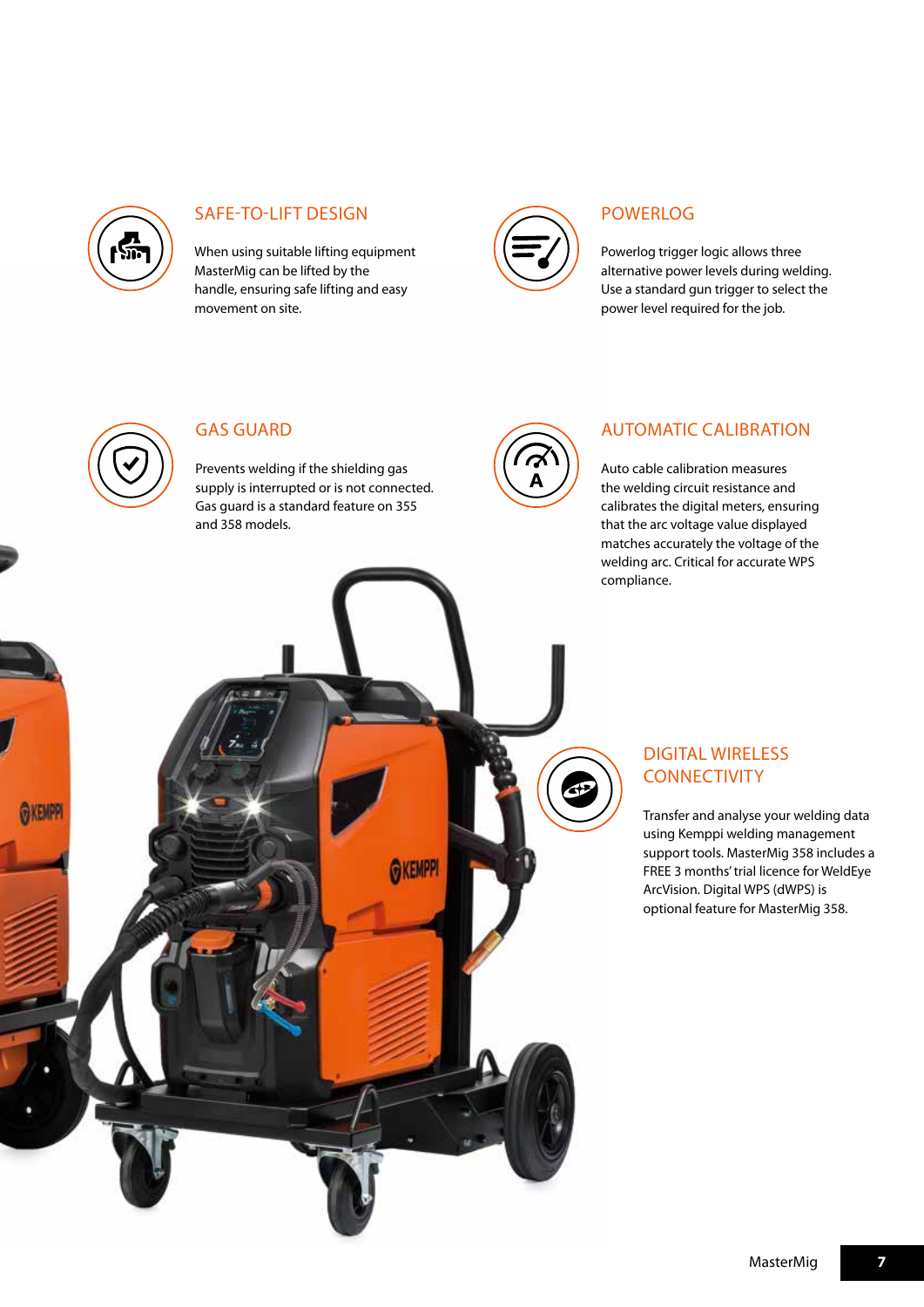### **SuperSnake GTX**  Distance and access solution

**Extending the reach of standard Euro-connected MIG welding guns,** SuperSnake GTX provides a simple and effective distance wire feeding solution for a variety of filler wires.

KBARA

**SuperSnake GTX easily reaches the welding targets** not accessible with basic welding equipment.

**Excellent for customers welding in large site environments**, where equipment movement, reach and access present significant challenges.

For the recommended SuperSnake model, and guidance for your welding application and selected welding process, first check the MasterMig user manual.

More information about SuperSnake subfeeder:

X **kemp.cc/ supersnake/com**

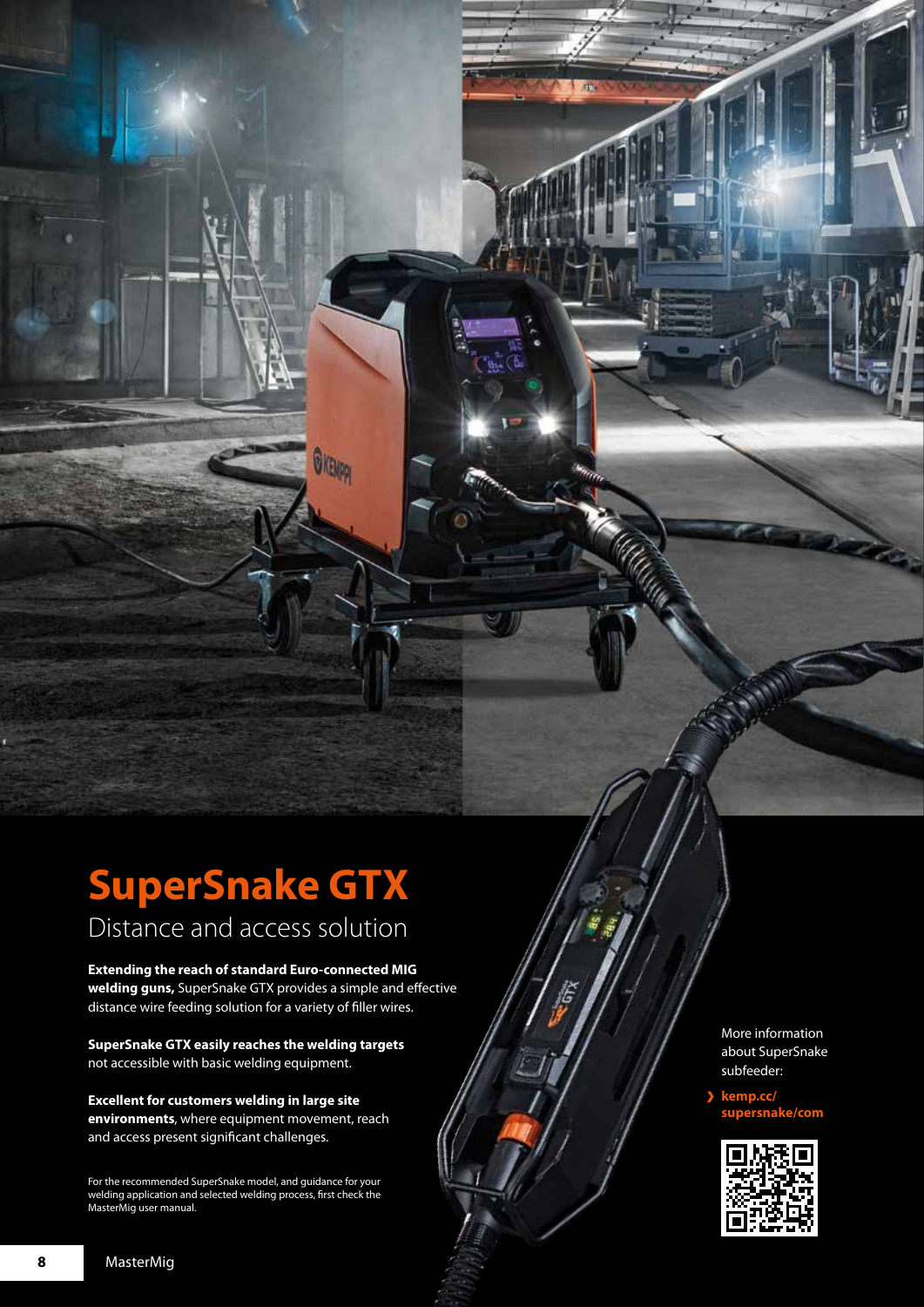





*Even a simple solution for monitoring welding productivity can bring significant benefits for most companies and improve workflow planning.*

# **WeldEye ArcVision**

Gain insight into arc-on time and welding parameters

**WeldEye ArcVision** is an integrated Industry 4.0 solution that tracks and records arc-on time and welding parameters for better insight into welding production. Raw data is collected digitally from connected welding stations and uploaded wirelessly\* to WeldEye ArcVision. The data is then visualized into clear tables and graphs that can be filtered based on different needs and viewed conveniently from your laptop's web browser.



Activate your free three-month trial license of WeldEye ArcVision with no obligation. The trial license also includes WeldEye's Welding Procedures module, allowing you to test the digital WPS (dWPS) feature with MasterMig.

\*MasterMig 358



**weldeye.com** More about WeldEye:

#### **Do you know how your welding machines are being used?**

WeldEye ArcVision collects data automatically from all connected welding stations without additional actions from machine users:

- arc-on time per hour, day, week, or month
- welding parameters (A; V)
- filler wire usage (kg)
- energy consumption (kWh)

Clear visualizations make production analysis straightforward:

- welding station specific data with latest welds
- arc-on time comparison views
- real-time use of welding machines on workshop layout
- machine specific information, e.g. setup, software versions
- main view customization options with widgets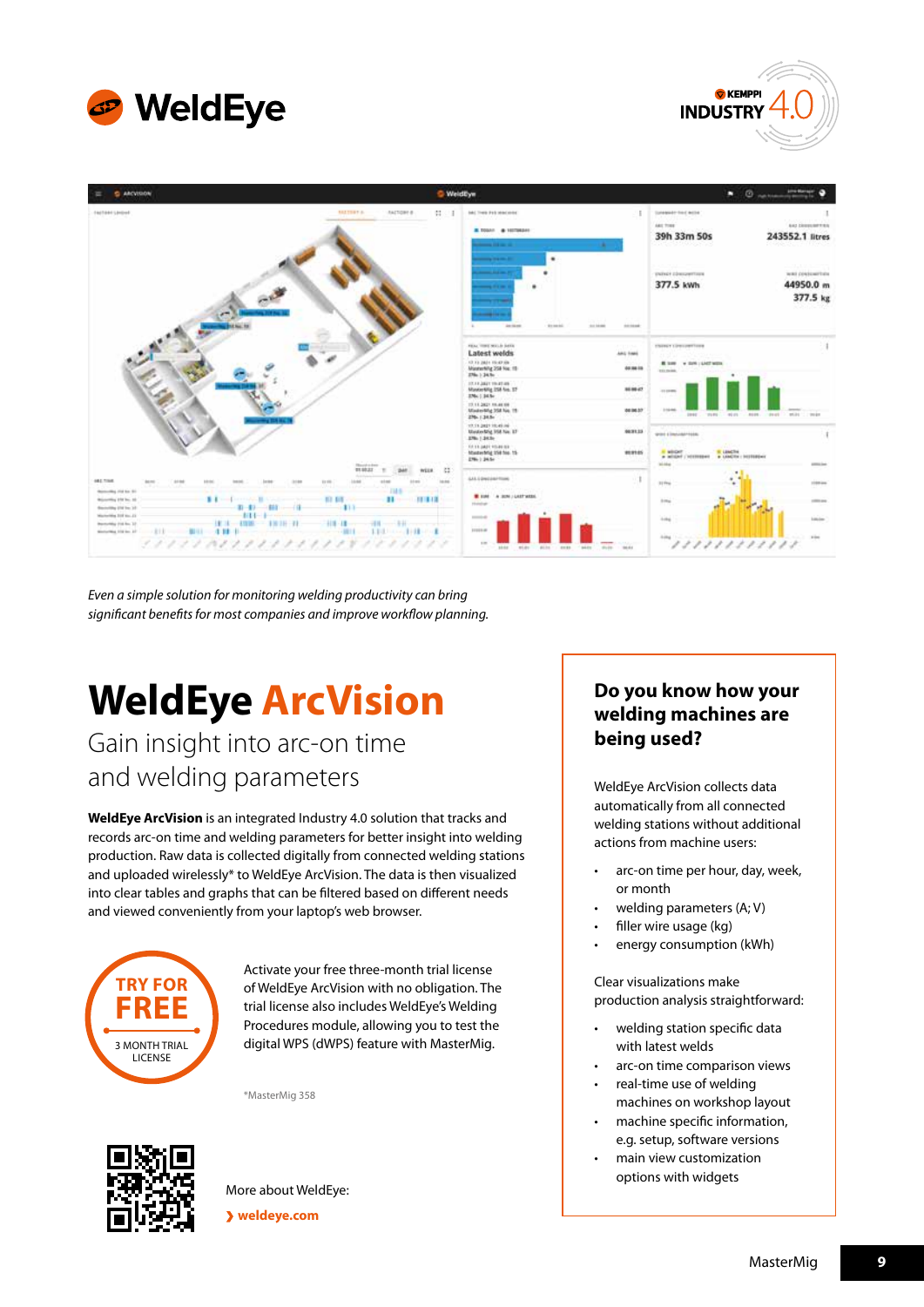# **Technical specifications**

| <b>FEATURE</b>                       |                                         | <b>MASTERMIG G</b>     | <b>MASTERMIG GM</b>                              |
|--------------------------------------|-----------------------------------------|------------------------|--------------------------------------------------|
| Mains connection voltage 3~ 50/60 Hz |                                         | 380 - 460 V ± 10 %     | 380 - 460 V ±10 %<br>220 - 230 V ±10 %           |
|                                      | 40% [380 - 460 V]<br>40% [220 - 230 V]  | 350 A (MMA 330 A)      | 350 A (MMA 330 A)<br>300 A (MMA 280 A)           |
|                                      | 60% [380 - 460 V]<br>60% [220 -230 V]   | 280 A                  | 280 A<br>240 A                                   |
| Output at +40 °C                     | 100% [380 - 460 V]<br>100% [220 -230 V] | 220 A                  | 220 A<br>190 A                                   |
|                                      | MIG [380 - 460 V]<br>MIG [220 - 230 V]  | 15 A/10 V - 350 A/45 V | 15 A/10 V - 350 A/45 V<br>15 A/10 V - 300 A/40 V |
|                                      | MMA [380 - 460 V]<br>MMA [220 -230 V]   | 15 A/10 V - 330 A/45 V | 15 A/10 V - 330 A/45 V<br>15 A/10 V - 300 A/40 V |
| Welding current and voltage range    | TIG [380 - 460 V]<br>TIG [220 - 230 V]  | 15 A/1 V - 350 A/45 V  | 15 A/1 V - 350 A/45 V<br>15 A/1 V - 300 A/40 V   |
| Gun connection                       |                                         | Euro                   | Euro                                             |
| Wire feed mechanism                  |                                         | 4-roll, single-motor   | 4-roll, single-motor                             |
| Diameter of feed rolls               |                                         | 32 mm                  | 32 mm                                            |
|                                      | Fe                                      | $0.8 - 1.2$ mm         | $0.8 - 1.2$ mm                                   |
|                                      | Ss                                      | $0.8 - 1.2$ mm         | $0.8 - 1.2$ mm                                   |
|                                      | Mc/Fc                                   | $0.8 - 1.2$ mm         | $0.8 - 1.2$ mm                                   |
| Filler wires                         | $\mathsf{A}$                            | $0.8 - 1.2$ mm         | $0.8 - 1.2$ mm                                   |
| Wire feed speed                      |                                         | $0.5 - 25$ m/min       | $0.5 - 25$ m/min                                 |
| Wire spool weight (max)              |                                         | 20 kg                  | 20 kg                                            |
| Wire spool diameter (max)            |                                         | 300 mm                 | 300 mm                                           |
| Shielding gas pressure (max)         |                                         | 0.5 MPa                | $0.5$ MPa                                        |
| Operating temperature range          |                                         | $-20+40$ °C            | $-20+40$ °C                                      |
| Storage temperature range            |                                         | $-40+60$ °C            | $-40+60$ °C                                      |
| <b>EMC</b> class                     |                                         | A                      | $\forall$                                        |
| Degree of protection                 |                                         | IP <sub>235</sub>      | IP <sub>23</sub> S                               |
| External dimensions LxWxH            |                                         | 602 x 298 x 447 mm     | 602 x 298 x 447 mm                               |
| Weight without accessories           |                                         | 27 kg                  | 27 kg                                            |
| Recommended generator power (min)    | 400V                                    | 20 kVA                 | 20 kVA                                           |
| Standards                            |                                         | IEC 60974-1, -10       | IEC 60974-1, -10                                 |

| <b>FEATURE</b>                                       | <b>MASTERMIG COOLER</b>   | <b>MASTERMIG COOLER MV</b> |
|------------------------------------------------------|---------------------------|----------------------------|
| Cooling power at 1 l/min                             | $1.0$ kW                  | 1.0 kW                     |
| Recommended coolant                                  | MGP 4456 (Kemppi mixture) | MGP 4456 (Kemppi mixture)  |
| Tank volume                                          | 31                        | 31                         |
| Operating temperature range with recommended coolant | $-20+40 °C$               | $-20+40$ °C                |
| Storage temperature range                            | $-40+60$ °C               | $-40+60$ °C                |
| EMC class                                            | A                         | A                          |
| Degree of protection (when mounted)                  | IP <sub>235</sub>         | IP <sub>235</sub>          |
| External dimensions LxWxH                            | 635 x 305 x 292           | 635 x 305 x 292            |
| Weight without accessories                           | 14,9 kg                   | 14,9 kg                    |
| Standards                                            | IEC 60974-2, -10          | IEC 60974-2, -10           |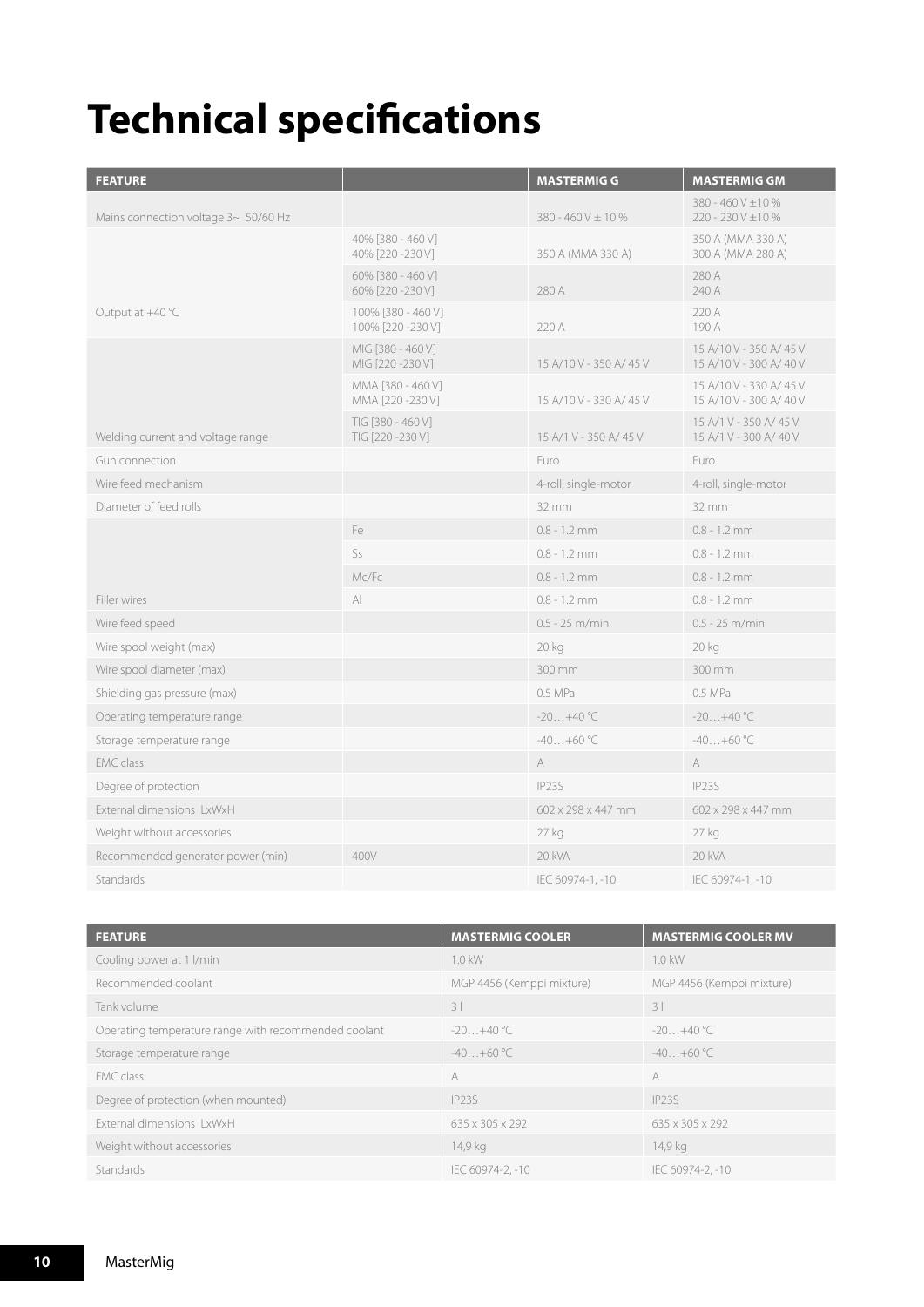### **Product codes**

| <b>MODEL DESCRIPTION</b>                                           | <b>ITEM CODE</b>   |
|--------------------------------------------------------------------|--------------------|
| MASTERMIG 353 G                                                    | <b>MSM353G</b>     |
| MASTERMIG 353 GM                                                   | MSM353GM           |
| MASTERMIG 355 G                                                    | <b>MSM355G</b>     |
| MASTERMIG 355 GM                                                   | <b>MSM355GM</b>    |
| MASTERMIG 358 G                                                    | <b>MSM358G</b>     |
| MASTERMIG 358 GM                                                   | <b>MSM358GM</b>    |
| <b>MASTERMIG COOLER</b>                                            | MSMC1KW            |
| MASTERMIG COOLER MULTI VOLTAGE                                     | MSMC1KWM           |
| T35A TWO WHEEL TRAVEL CART NO CYLINDER                             | <b>T35A</b>        |
| T25MT TWO WHEEL CART INTERMEDIATE CYLINDER                         | T <sub>25</sub> MT |
| P45MT FOUR WHEEL CART LARGE CYLINDER                               | P45MT              |
| P43MT FOUR WHEEL CART NO CYCLINDER                                 | P43MT              |
| <b>CABINET HEATER KIT</b>                                          | SP021614           |
| ROTA METER GAS FLOW REGUALTION KIT                                 | SP801136           |
| SUPERSNAKE KIT                                                     | SP023803           |
| MASTERMIG POWER SOURCE FILTER KIT                                  | SP023312           |
| MMA EURO CONNECTOR 500A                                            | SP801140           |
| HR40 TWO KNOB WIRED HAND REMOTE CONTROL                            | <b>HR40</b>        |
| <b>GXR10 GUN REMOTE CONTROL</b>                                    | GXR10              |
| MSM MAX Speed                                                      | MSM80000           |
| MSM MAX Cool                                                       | MSM70000           |
| <b>MSM MAX Position</b>                                            | MSM90000           |
| <b>MSM WiseFusion</b>                                              | MSM40000           |
| <b>MSM WisePenetration</b>                                         | MSM50000           |
| <b>MSM WiseSteel</b>                                               | MSM60000           |
| Note: Power source packages include Gas Hose and Earth Return Lead |                    |

#### **Manual**

MasterMig userdoc **kemp.cc/mastermig/manuals**



#### **Product codes**

MasterMig product codes

**kemp.cc/mastermig/ product-codes**



#### **3 years warranty**

Finalize your warranty registration

**kemp.cc/warranty/com**